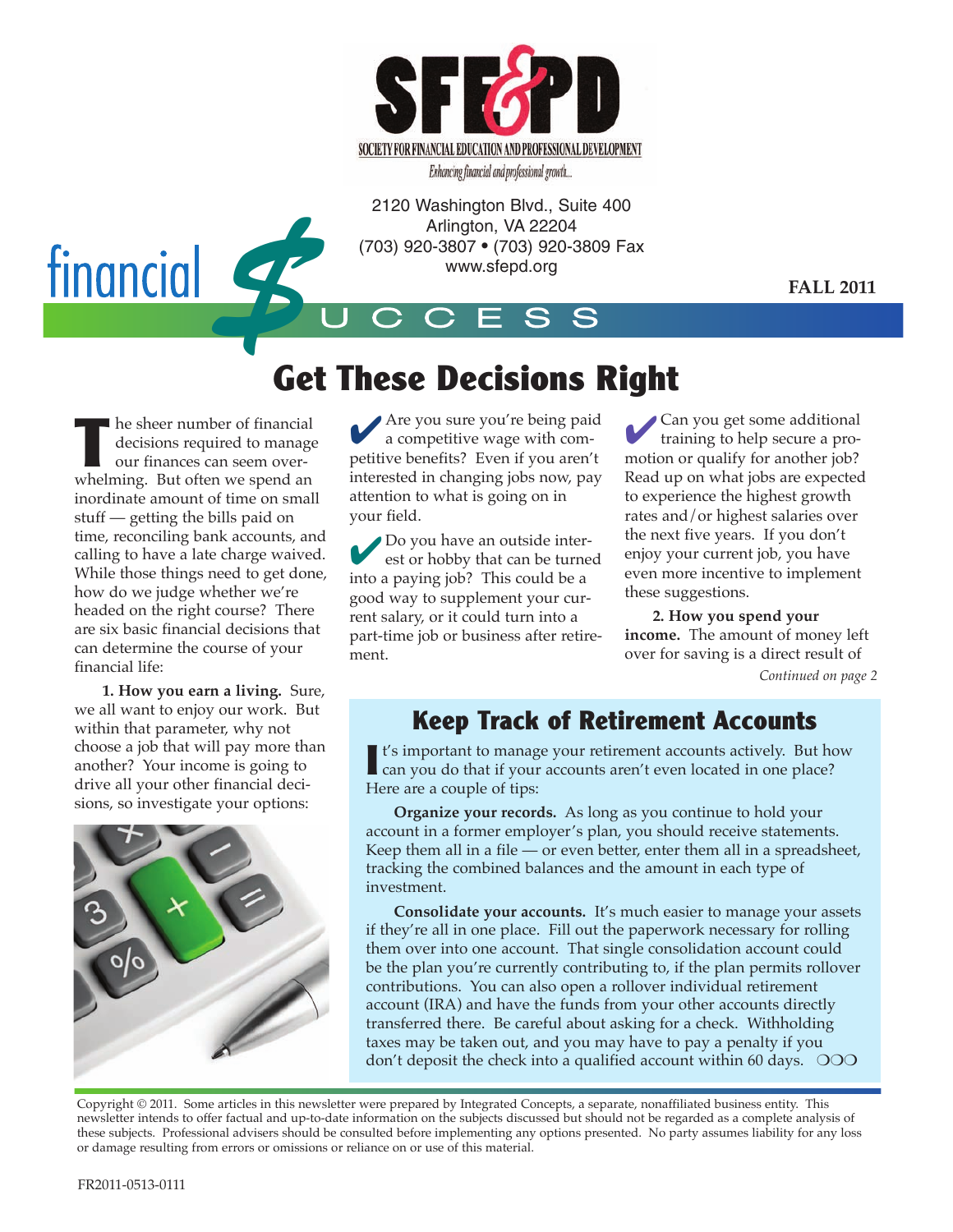### **Get These Decisions**

#### *Continued from page 1*

your lifestyle choices, so learn to live within your means. To get a grip on spending, consider these tips:

4Analyze your spending for <sup>a</sup> month. In which categories do you spend more than you expected? Are you wasting money on impulse purchases? Give serious thought to your purchasing patterns, trying to find ways to reduce spending.

4One of your most significant spending decisions will be your home. Many people purchase the largest home they can afford, often straining their budget. Purchasing a smaller home will reduce your mortgage payment as well as other costs associated with owning a home.

Prepare a budget to guide your spending. Few people enjoy setting or sticking to a budget, but inefficient and wasted expenditures can be major impediments to accomplishing your financial goals. A budget gives you a roadmap for spending your income. Start by setting a budget for a couple of months, tracking your expenses closely over that time. You can then fine-tune your budget for an annual period.

**3. How much you save.** You should be saving a minimum of 10% of your gross income. But don't just rely on that rule of thumb. Calcu-



late how much you need to meet your financial goals and how much you should be saving on an annual basis. If you can't seem to save that much, go back to your spending analysis and cut your spending. First, look for ways to reduce your spending by lowering the cost of your purchases. Perhaps you can refinance your mortgage, find insurance for a lower premium, or use strategies to reduce taxes. At some point, however, you may need to cut your discretionary spending, such as entertainment, dining out, clothing, and travel.

**4. How you invest.** The ultimate size of your portfolio is a function of two factors — how much you save and how much you earn on those savings. Even small differences in return can significantly impact your investment portfolio. Typically, investments with potentially higher rates of return have more volatility than investments with lower rates of return. While you don't want to take on excessive risk, you also don't want to leave all your savings in investments with little growth potential. Your portfolio should contain a diversified mix of investment categories, based on your return expectations, risk tolerance, and time horizon for investing.

**5. How you manage debt.** Before you take on debt, consider the effect it will have on your longterm goals. If you are already having trouble finding money to save, additional debt will make it even more difficult to save. To keep your debt in check, consider these tips:

4 Mortgage debt is acceptable as long as you can easily afford the home.

Be careful about taking equity out of your home in the form of a home-equity loan. You might want to set up a home-equity line of credit for emergency use, but then make sure it is only used for emergencies. It may also make sense to use a home-equity loan to pay off



higher interest rate consumer loans, but then don't run those balances up again.

Never purchase items on credit that decrease in value, such as clothing, vacations, food, and entertainment. If you can't pay cash, don't buy them.

4If you must incur debt, borrow wisely. Make as large a down payment as you can. Consider a shorter loan period, even though your payment will be higher. Since interest rates can vary widely, compare loan terms with several lenders. Review all your debt periodically, to see if less expensive options are available.

**6. How you prepare for financial emergencies.** Making arrangements to handle financial emergencies will help prevent them from adversely affecting your financial goals. Make sure to have:

An emergency fund covering several months of living expenses. Besides cash, that fund can include readily accessible investments or a line of credit.

4Insurance to cover catastrophes. At a minimum, review your coverage for life, medical, homeowners, auto, disability, and personal liability.

4<sup>A</sup> power of attorney so someone can step in and take over your finances if you become incapacitated.

Making the correct choices for these six basic financial decisions will help put you on the right financial course. If you'd like help with these decisions, please call.  $\circ$   $\circ$   $\circ$   $\circ$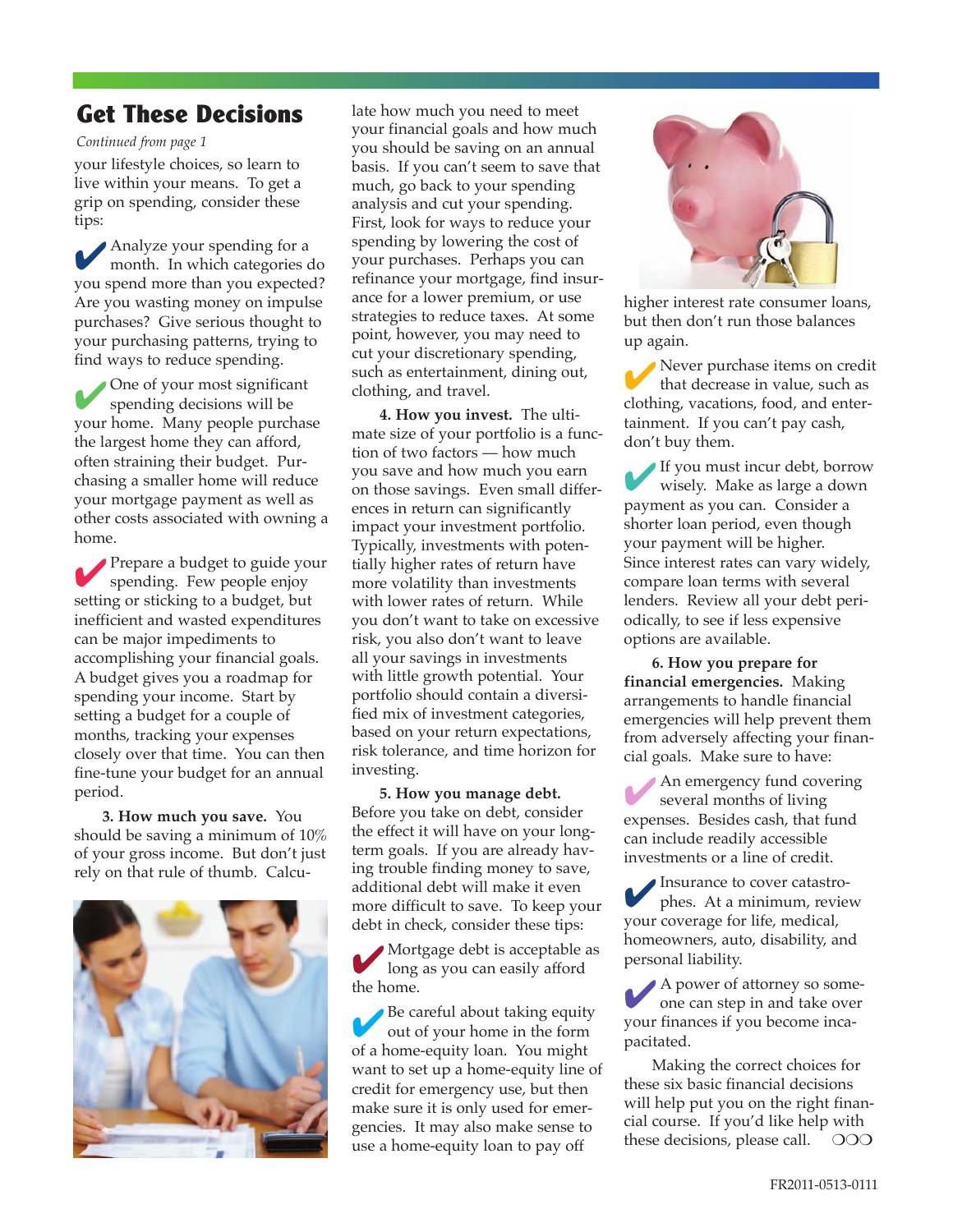## **Taking Minimum Required Distributions**

any holders of most retirement accounts must start withdrawing money at age 70½. The amount that you are required to withdraw is called a required minimum distribution (RMD). Generally speaking, the RMD applies to all retirement funds except those in Roth IRAs and employer plans like a 401(k) plan for those still working at age 70½. Once you retire after age 70½, you must begin taking your RMD from that plan as well.

If you fail to withdraw your RMD, the IRS will impose an excess accumulation tax, which equals 50% of the RMD you failed to withdraw. To avoid the excess accumulation tax, follow these steps:

4**Determine whether you're required to take an RMD.** For your retirement accounts, you must take your first RMD by April 1 of the year after you turn 70½. If you wait until then (rather than taking your first RMD that same year), you'll have to take another RMD by December 31 of that same year. After that, you'll be required to take your RMDs by December 31 of each following year.

If you've inherited a retirement plan, you're generally required to take an RMD the year after the plan holder's death, unless the plan owner turned 70½ before death. In that case, you're required to take the RMD the same year as the owner's death. Spouse beneficiaries may be able to delay distributions.

4**Identify all your retirement accounts.** List all your retirement accounts, including employer plans, traditional IRAs, SEP, and SIMPLE accounts. This list will help ensure you calculate your RMD correctly.

4**Calculate your RMD.** Your total account balance as of the preceding year is divided by your life expectancy to calculate your RMD. The IRS publishes life

expectancy tables for this purpose.

**Create a** withdrawal plan. You don't have to take an RMD from every one of your accounts, as long as your total withdrawal equals the total amount calculated in the previous step. You can group your retirement accounts by account type and take a single distribution from one account in each group. However, you can't cross over between IRAs, 401(k)s, and 403(b)s, for instance.

4**Perform <sup>a</sup> year-end checkup.** Toward the end of each year, make sure you've identified all your accounts, calculated your RMD accurately, and distributions have been taken. You only have until December 31 to make any necessary adjustments to avoid the 50% excess accumulation tax.

This is just a brief guide to RMDs. Please call if you'd like to discuss the topic in more detail. OOO

**Insurance for Stay-at-Home Spouses**

**W**hen most people think about life insurance, they think about replacing the take-home pay earned by the family's primary breadwinner should he/she die. Yet, it could be just as important to insure a stayat-home parent.

The issue is one of valuation: how do you set a dollar figure on the contributions that a stay-athome parent makes to a family? Start by looking at the functions he/she provides: cooking, cleaning, childcare, shopping, laundry, paying bills. How much would it cost for those same services?

In a recent survey, Salary.com estimated that full-time stay-athome parents in the U.S. work 96 hours a week and, if paid \$25 per hour, would earn more than \$123,000 a year. Reduce the hourly rate by half, and you're still talking about more than \$60,000 a year.

Another way to look at it is to break out the cost of some of the services the surviving parent might have to buy if the stay-athome parent passed away.

So for a newly single parent of two children, the price of continuing to work could mean spending as much as \$40,000 or more a year on child care and household services. If you can't imagine finding

that kind of additional cash flow, covering your spouse or partner with a life insurance policy to pay those expenses for as many years as needed makes sense.

You have two choices: you can take out a *separate policy* on your spouse that names you as the beneficiary, or you can add a *spouse rider* to your own policy. The advantage of a rider is that it can be cheaper than securing a separate policy for the stay-at-home parent.

On the other hand, if your spouse dies after you do, the rider typically doesn't pay a death benefit to your spouse's beneficiary. In addition, your spouse will have no access to cash value accumulation since the policy and cash values are owned by you. And with some insurance companies, you can't secure as much coverage on your spouse in a rider as you can in a separate policy.

If there are other reasons for your spouse's life to be insured like designating different beneficiaries or meeting estate planning objectives — then a separate policy might be the better choice.

For help assessing which spousal coverage decision is best for you, please call.  $\circ$  OOO